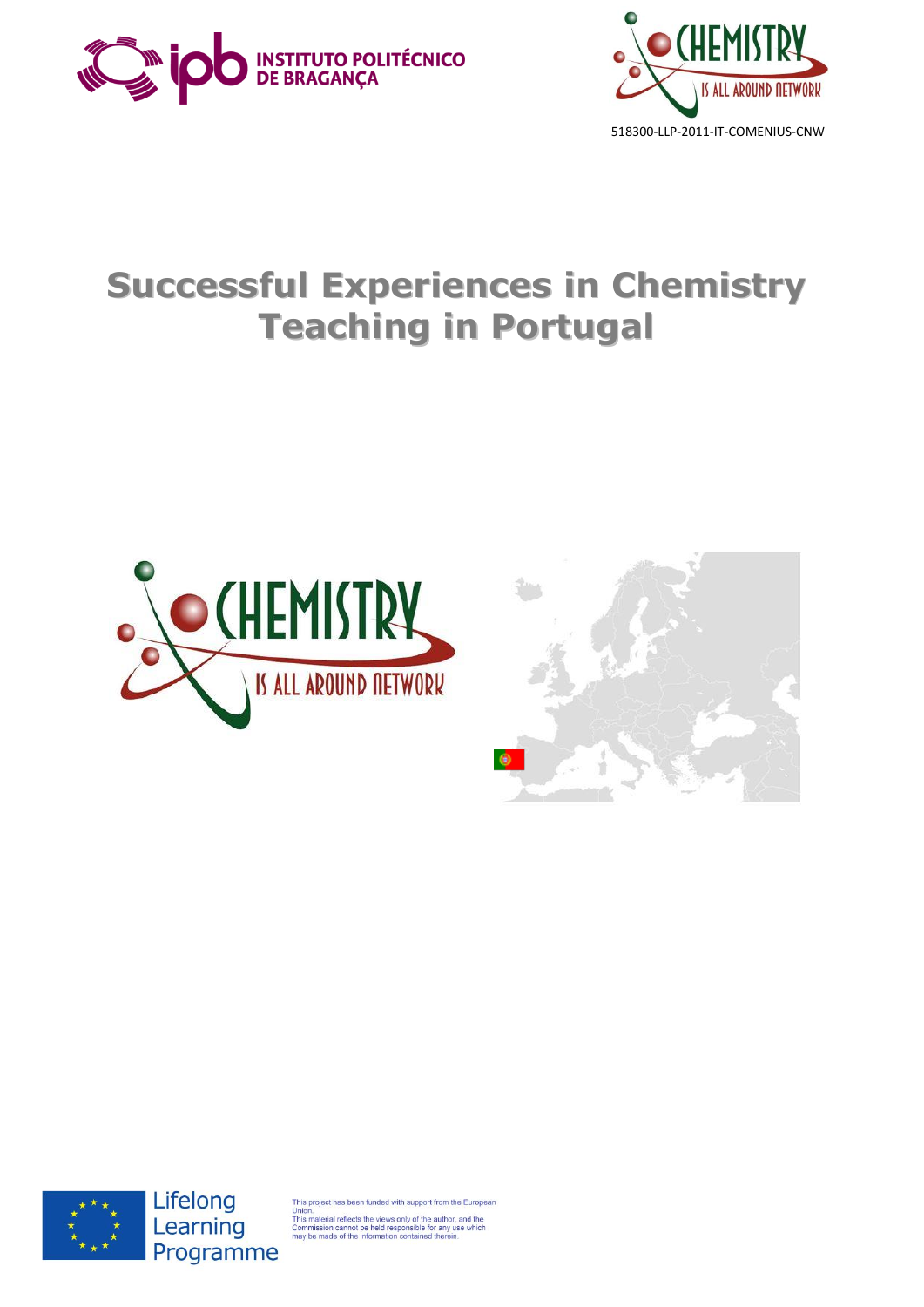



## **SUCCESSFUL EXPERIENCES IN CHEMISTRY TEACHING IN PORTUGAL**

**OLGA FERREIRA<sup>1</sup> , A. SILVA<sup>2</sup> , FILOMENA BARREIRO<sup>1</sup>** 1. Instituto Politécnico de Bragança 2. Agrupamento de escolas Abade de Baçal Bragança, Portugal *[oferreira@ipb.pt,](mailto:oferreira@ipb.pt) adiliatsilva@gmail.com, barreiro@ipb.pt*

## **ABSTRACT**

*This report presents the results of the work performed within the third year of the Chemistry is All Around Network Project on the thematic "Successful experiences in chemistry teaching". Apart from the bibliographic indications, the presented results are based on the experience shown by the participant teachers. An overview of the available national resources to support teaching activities was done and three selected examples of successful experiences were described (Casa das Ciências (House of Sciences), Química das Coisas (Chemistry of Things) and Portuguese network of Science Museums). A special focus was given to the testing of digital resources where an innovative method using the mediation of learning guides was used. This activity was organized in cooperation with the CFAE-Bragança (Centro de Formação de Associações de Escolas - Training centers associated with school associations). Fourteen teachers were involved in the testing of digital resources that reached a population of 120 students. Particularizing for the digital resource "Radioactivity: beta decay, alpha decay and radioactive dating" included in the Phet portal (Phet: [http://www.ptable.com/\)](http://www.ptable.com/), 30 students with an average age of 17 years old were involved. The competences and the learning results acquired by students, evaluated through the application of pre- and post-tests, pointed out for a normalized gain of 0.64. In conclusion, the activities carried out during the third year dealing with the testing of digital resources, was evaluated very positively by the participating teachers and found profit for their careers.*

#### **1. Introduction**

In the Portuguese context some examples of science/chemistry sources to support teaching work can be cited, some of them related with school manuals editors. An example of this last case is the teacher area entitled "Espaço Professor Porto Editora" provided by Porto Editora. Apart from the mentioned cases, and according to the Portuguese Chemistry is All Around network of teachers, the most relevant and used are:

- (i) Casa das Ciências (House of sciences) **[\(http://www.casadasciencias.org/\)](http://www.casadasciencias.org/)**: this portal is a website for Science teachers, supporting teaching activities in different areas of science, and several educational levels (primary and secondary education, but also higher education). Moreover, the project is presently editing a journal "Revista de Ciência Elementar".
- (ii) A Química das Coisas (Chemistry of things) **[\(http://www.casadasciencias.org/\)](http://www.casadasciencias.org/)**: this project originally developed to disseminate science became very popular among teachers being their resources used mainly as motivating elements. According to teachers, the success relies on the fact of being scientifically rigorous and appellative, but short enough to not compromise the time needed to work with students.
- (iii) Boletim da Sociedade Portuguesa de Química: this is a journal edited by the Portuguese Society of Chemistry that can be found online in its webpage **[\(http://www.spq.pt\)](http://www.spq.pt/)**. It includes an educational section entitled "Chemistry and teaching" and a section



devoted to children "Chemistry for children". Here teachers can found several experimental activities to implement at laboratorial classes.



Lifelong Learning Programme

This project has been funded with support from the Europear Union.<br>This material reflects the views only of the author, and the<br>Commission cannot be held responsible for any use which<br>may be made of the information contained therein.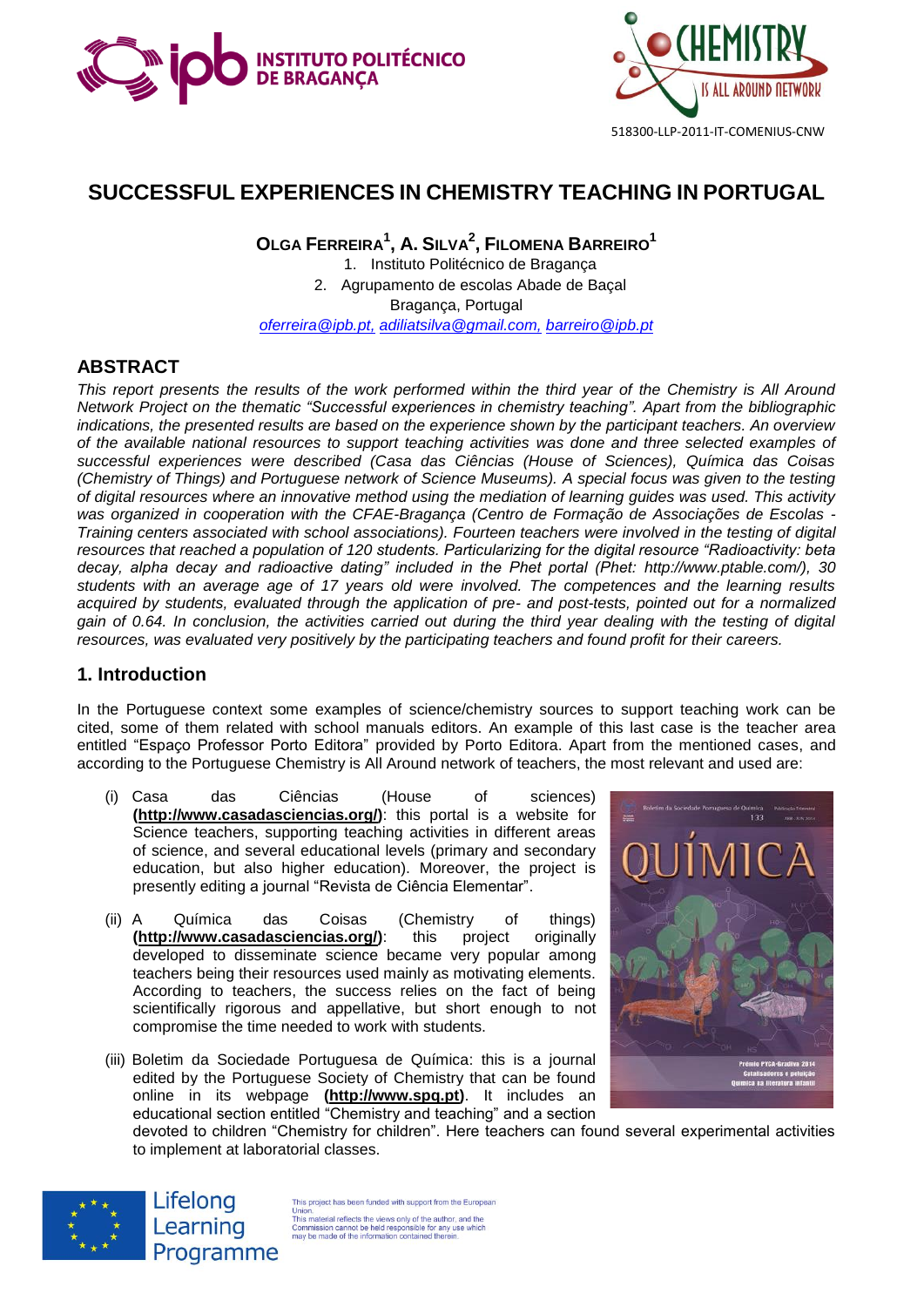



- 518300-LLP-2011-IT-COMENIUS-CNW
- (iv) Educative resource section from the Portuguese Ministry of Education and Science (**http://www.dgidc.min-edu.pt**): as a complement to the educational programs, teachers can find in this website guides and materials to support their teaching activity.

## **2. Key competences and their development in chemistry education**

The school system in Portugal is organized in three sequential levels: pre-primary education (ages 3 to 5), basic education (typical ages 6 to 15) and secondary education (typical ages 15 to 18). Basic education is organized according to three cycles (1st cycle (grades 1-4), 2nd (grades 5-6) and 3th (grades 7-9)).

Apart from the pre-primary education, where some science activities/projects are introduced, chemistry related subjects start to be taught during the basic education (1st and 2nd cycles) as part of Environment Study. Chemistry dedicated courses started with Physical-Chemistry Sciences in the 3th cycle, Physics and Chemistry A (10-11th grades) and Chemistry (12th grade, elective) in the secondary level. Chemistry teaching presently follows a context-based approach.

According to the Portuguese Ministry of Education and Science (Direção Geral da Educação – Programas e Metas Curriculares do Ensino Básico, 2014: http://www.dgidc.min-edu.pt/) the following key competences are defined:

#### **1st and 2nd cycle:**

The objective of these two cycles is to awaken curiosity by natural phenomena and identify the physical and chemical characteristics of the surrounding world. The scientific initiation begins with the curricular unit of "Environmental Study" integrating Physical and Natural Sciences, among others. The general character of this course promotes the development of the following skills:

- (i) Explain phenomena based on materials properties;
- (ii) Treat information, analyze data, formulate hypothesizes and find solutions;
- (iii) Explain phenomena based on physical and chemical properties;
- (iv) Recognize the importance of experimentation in the interpretation of scientific phenomena;
- (v) Participate on experimental activities of discovering and research;
- (vi) Arouse curiosity and create a feeling of respect, enthusiasm and interest in science.

#### **3th cycle (7-9th grades):**

The objectives of Physical-Chemistry Sciences are:

- (i) Stimulate the enthusiasm and interest in science so that young people feel confident and competent to engage scientific and technical themes;
- (ii) Recognize the wide range of materials with different properties and uses, as well as the role of chemistry in their identification and transformation;
- (iii) Characterize, qualitatively and quantitatively, solutions. Prepare at laboratorial level aqueous solutions of a given weight concentration;
- (iv) Recognize physical and chemical transformations and conclude that they can involve absorption or energy release;
- (v) Recognize the particle nature of matter and the diversity of materials through their structural units;
- (vi) Understand the meaning of the chemical symbology and the concept of mass conservation in chemical reactions;
- (vii) Understand the periodic table organization and its relationship with the atomic structure. Use elements information to explain physical and chemical properties of the respective elemental substances.

#### **Secondary school (10º, 11º and 12º grades):**

Lifelong

Learning

Programme

In accordance with the Reform of Secondary Education principles, the curricular unit of Chemistry (12º grade) and the one of Physics and Chemistry A (11th and 11th years) are guided by common principles. It is intended, in this stage of secondary education, that students maintain the interest to proceed science and technological carrers. Skills based on contemporary authors and in organizations such as the OECD that



This project has been funded with support from the European This project nas been tunded with support from the Europe<br>This material reflects the views only of the author, and the<br>Commission cannot be held responsible for any use which<br>may be made of the information contained therei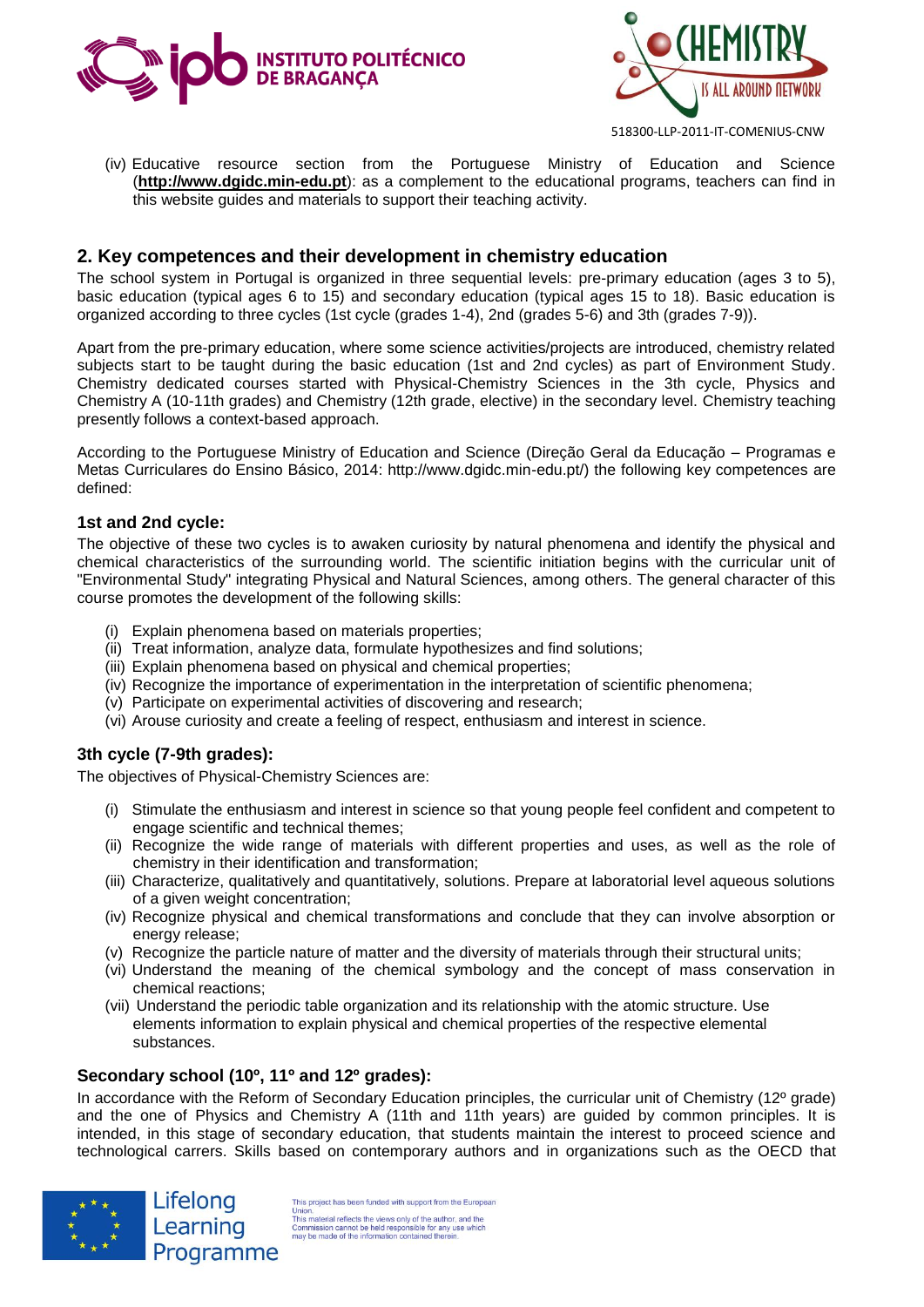



consider fundamental scientific literacy promotion. There are three dimensions of competences to consider: knowledge, actions and values, which in the case of chemistry may be the following:

#### **Knowledge dimension:**

- (i) Content skills (declarative and conceptual knowledge in the field of chemistry);
- (ii) Epistemological skills (overview of science meaning, and chemistry in particular, as a way of seeing the world, distinct from other interpretations).

#### **Actions dimension:**

- (i) Learning skills (ability to use different learning strategies and construction modes of scientific knowledge);
- (ii) Social skills (ability to cooperate with others in order to collect data, follow protocols or interpret scientific information);
- (iii) Procedural skills (ability to observe and experiment, evaluate, interpret graphs, use models, critically analyse situations, generate and test hypotheses);
- (iv) Communication skills (ability to use and understand scientific language, register, read and argue using scientific information).

#### **Values dimension**:

(i) It refers the ethical competences (standards knowledge, their relativeness in local contexts and their temporal character).

#### **3. Examples of successful experiences**

Here 3 selected examples of successful experiences, chosen based on the opinion of the Chemistry is All Around network participant teachers.

#### **3.1. Casa das Ciências (<http://www.casadasciencias.org/>)**



Casa das Ciências (House of Sciences), a project sponsored by Fundação Calouste Gulbenkian (Calouste Gulbenkian Foundation), is a website for Science teachers that promote the use of information technologies (ICT) in the educational process. The main objectives and results of this project will be described based on the work presented at the International Conference on Successful Experiences and Good Practices in Chemistry Education (SEGPCE), held in May 21 in Bragança, within the context of the project Chemistry is all Around Network [1].

Casa das Ciências supports teaching activities in different areas of science and several educational levels (primary and secondary education, but also higher education). The site is gradually becoming a portal "from teachers to

teachers" being a space where they can find useful and effective materials for their professional activity. It is a place where they can exchange ideas about the materials and the way they can be used. In conclusion it is a space for sharing experiences.

All the materials available on the portal or recommended by it are firstly evaluated from a scientific and educational point of view, according to a peer review methodology. Currently, the acceptance by the Editorial Board and subsequent publication is recognized as prestigious, in analogy with the usual scientific publications. The portal has over 12,600 registered members with a Portuguese science teacher's penetration rate exceeding 30%. With over 4 million cumulative views in all of its components, the global daily demand is up to 3-4 thousand visitors, with a significant impact (some components above 40 %) from other Portuguese speaking countries.



Lifelong Learning Programme

This project has been funded with support from the Europear Union.<br>This material reflects the views only of the author, and the<br>Commission cannot be held responsible for any use which<br>may be made of the information contained therein.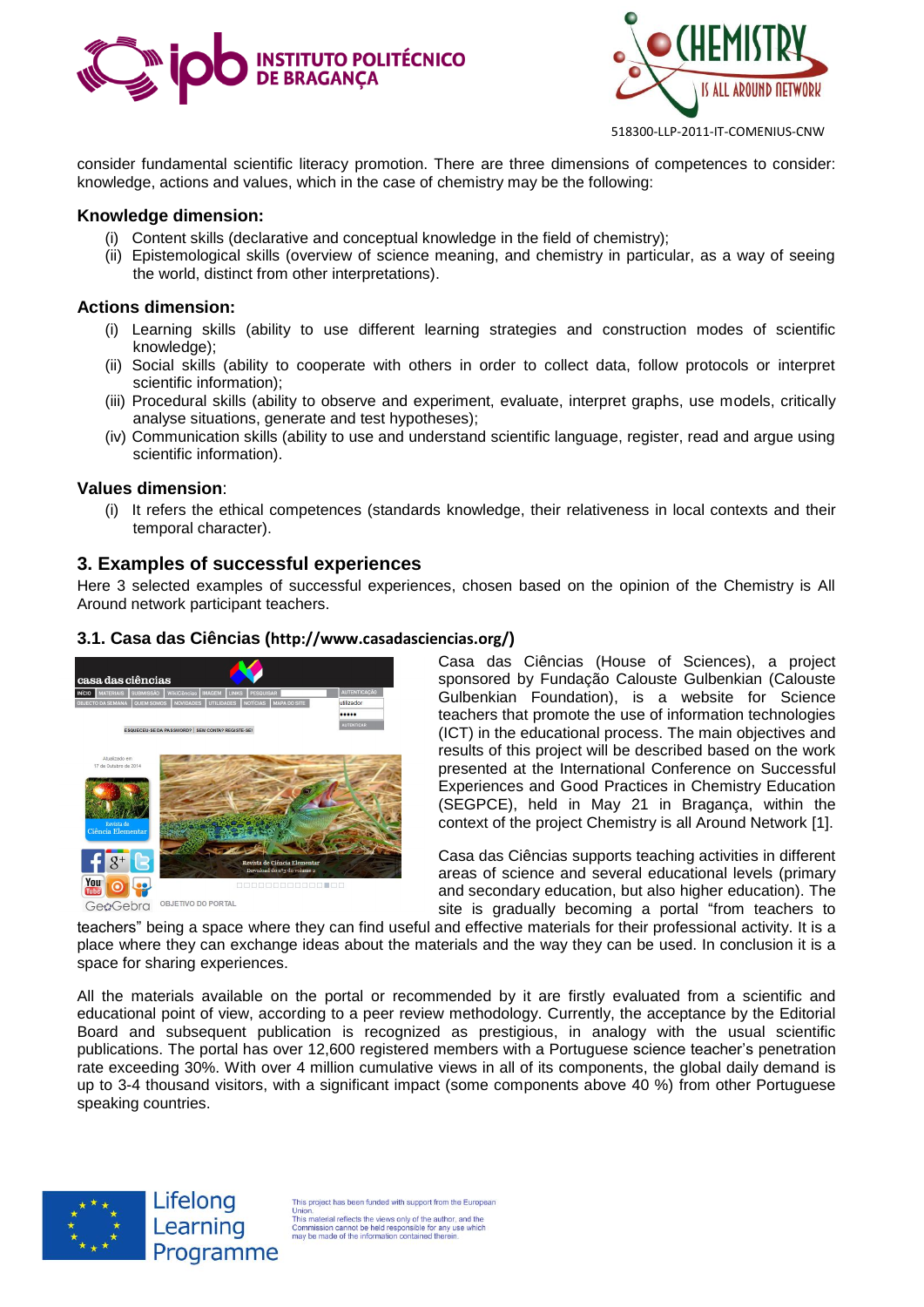



The portal also includes a wiki section, the Wikiciências (http://wikiciencias.casadasciencias.org) and an image bank (http://imagem.casadasciencias.org/). Moreover, the project is presently editing "Revista de Ciência Elementar".

## **3.2. A Química das Coisas (<http://www.casadasciencias.org/>)**



"The Chemistry of Things" is a media project dedicated to present the chemistry hidden in our lives, showing often how scientific developments can result in the improvement of the welfare of modern society. Each TV episode, available for download at the website, is devoted to a theme. The first series titles are the chemistry of Tattoos, Salt, Breakfast Cereals, Alcohol, Post-its, Nail Polish, Laptops, Contact Lenses, Decaf, Detergents, Sleep and Love. This digital resource is very well written, scientifically rigorous, with a beautiful design and attractive animations. It is not interactive. As each episode lasts 2-3 minutes, it can be used as a

thematic introduction and a factor of motivation in classroom. Additionally, the authors also make available smaller videos, usually animations, that can be used independently by the teacher. For example, related to the episode "The chemistry of breakfast cereals", two smaller videos can also be downloaded: one about the Periodic Table of Elements, highlighting iron and, another, about the metallic iron oxidation in the stomach originating iron ions - a form usable by the body.

Although the use of this resource as an educational tool was not foreseen in its creation it is presently used by teachers mainly as an introductory motivation element. Its success relies on the fact of being scientifically rigorous and appellative, but short enough not to compromise the time needed to work with students.

The site has Portuguese and English versions. But the videos have the option of introducing subtitles in several languages: Bulgarian, English, French, Greek, Italian, Polish, Portuguese, Slovak, Spanish, Turkish, etc.



#### **3.3. Portuguese network of Science Museums (http://www.cienciaviva.pt/centroscv/rede/)**

The Portuguese Network of Science Museums is coordinated by "Ciência Viva - Agência Nacional para a Cultura Científica e Tecnológica", agency created in 1996 to promote scientific and technological culture in Portugal, with special focus on youths. The network is constituted by 20 science centres covering the entire national territory. These centres are interactive spaces of scientific and technological dissemination and act as regional development platforms (scientific, economic and cultural) through the promotion of the more active regional actors in these areas. This is the case of the "Centro Ciência Viva" in Bragança that since its foundation has a strong cooperation

with the Polytechnic Institute of Bragança (IPB). Among the developed initiatives it is woth to mention the science dissemination project Ciência@Bragança (http://www.cienciabraganca.pt/).

The science museums play an important role in the creation and diffusion of scientific and technological culture. Moreover they can be explored by teachers, not only in formal visits, but also to complement classes taking advantage of the installed scientific capacity [2].





This project has been funded with support from the Europear onion.<br>This material reflects the views only of the author, and the<br>Commission cannot be held responsible for any use which<br>may be made of the information contained therein.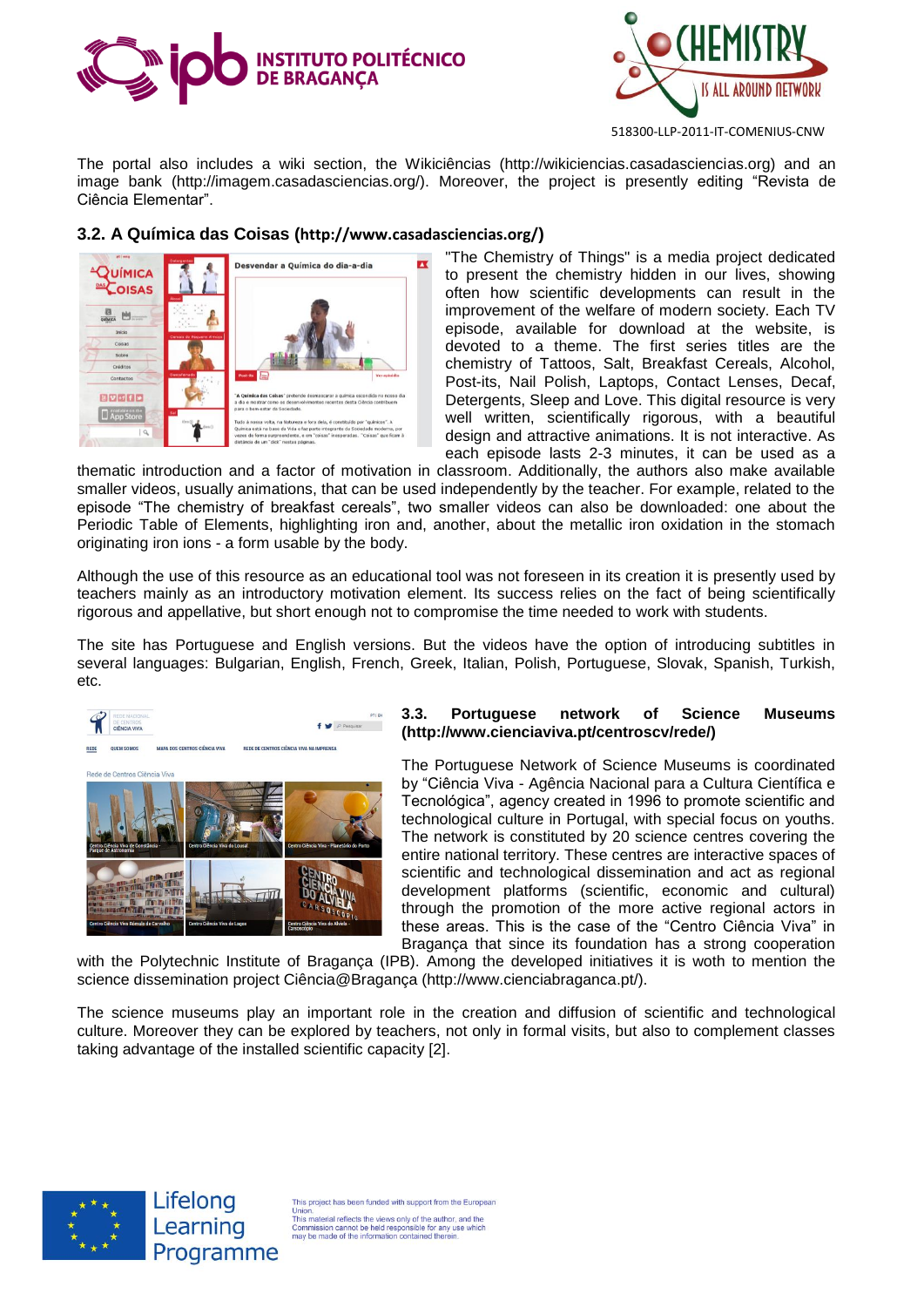



## **4. The Impact of the Project on Successful Experiences**

#### **4.1 Workshop**

The workshop on "Successful experiences and good practices in chemical education" promoted by the Polytechnic Institute of Bragança (IPB) was held in the School of Technology and Management (ESTiG) of IPB at 02 of April 2014 (16:00 CET), in Bragança.

Nineteen persons, among teachers from various school levels (15) and IPB staff (4) were present. In this third year dedicated to the thematic "Successful experiences and good practices in chemistry education" the workshop comprised a practical session devoted to the exploitation of a digital resource and the elaboration of a learning guide envisaging its future use with students.

The workshop started with a brief presentation of the "Chemistry is all around network project" in what concerns main activities carried out and results achieved during the third year. The need to proceed with the analysis of the international papers and publications uploaded in the portal was remembered to the participants. An example of a review was presented.

Taking advantage of the experience of Professora Adília Tavares da Silva (Escola Secundária Abade Baçal) in the application of digital resources to support chemistry teaching, she gave a presentation on the thematic "Learning guides as a tool to mediate student's learning process". The following objectives were drawn:

- (i) Fundamentals and advantages of using digital resources supported by learning guides;
- (ii) Fundamentals for an effective learning guide elaboration;
- (iii) Analysis of digital resources and testing of a learning guide.

Participants were organized in groups of two, sharing a common computer. An example of a learning guide was provided. The thematic chosen was "Radioactivity: beta decay, alpha decay and radioactive dating" aiming at illustrate an example where laboratorial practice is not possible and the understanding of microscopic level applies. The tested digital resources where extracted from the portal Phet [\(http://www.ptable.com/\)](http://www.ptable.com/).



Testing the teaching resource Portal Phet (http://www.ptable.com/)

The digital resource was explored and tested by the teachers, following the instructions described in the learning guide and by answering the proposed challenges. The envisaged methodology (testing of digital resources using learning guides) was found effective by the participating teachers. They agree that the use of computer simulations in chemistry classes is useful and effective when explored within the framework of a learning guide.

Following this activity, the participating teachers have been provided with the fundamental tools to support the development of further learning guides based on the digital resources available at the "Chemistry is all around network" portal.



Lifelong Learning Programme

This project has been funded with support from the Europear Union.<br>This material reflects the views only of the author, and the<br>Commission cannot be held responsible for any use which<br>may be made of the information contained therein.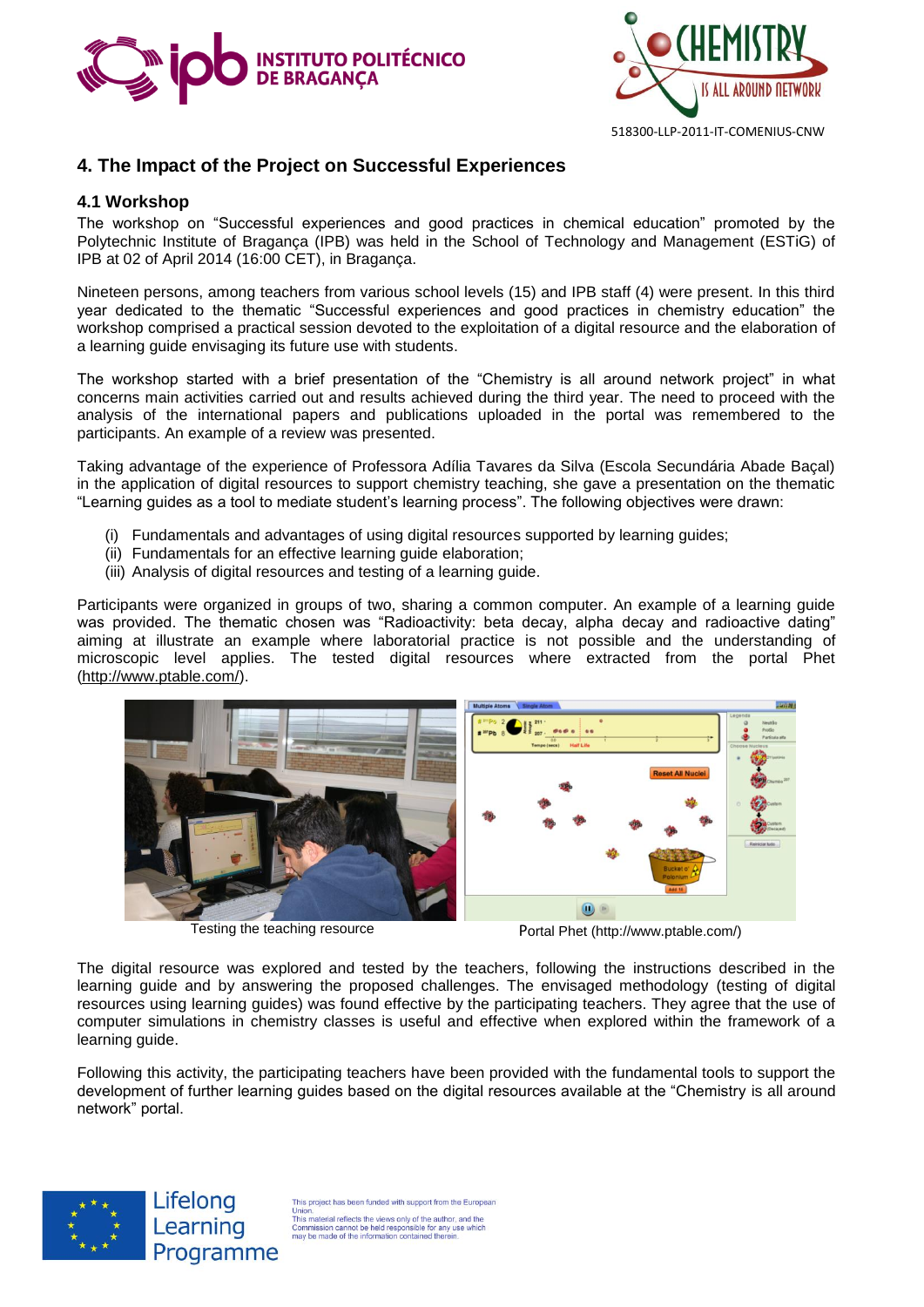



In conclusion, the workshop and activities carried out during the third year of the project were evaluated very positively by the participating teachers. In order to guarantee the success and continuation of the actions carried out were included in a training action with the support of CFAE-Bragança (Centro de Formação de Associações de Escolas - Training centers associated with school associations).

#### **4.2 Testing of ICTs**

In this point the test of digital resources performed by the Portuguese Chemistry is All Around team will be described. Following the work started during the workshop, teachers have selected a digital resource and developed a learning guide to be tested in classroom with their students. The classroom sessions were complemented with experimental work. Fourteen teachers were involved in the testing of digital resources that reached a population of 120 students. The following resources have been tested:

- (i) Acid-base titration, Chemistry Companion Site, 11/e, Raymond Chang, William College, Kenneth Goldsby, Florida State University.
- (ii) Electrochemical Series, Chemistry Experiment Simulations and Conceptual Computer
- (iii) Periodic table of elements
- (iv) Phet (Alpha decay, Beta decay)
- (v) Phet (Circuit Construction Kit, DC Only)
- (vi) Phet (Energy Skate Park)



Testing the teaching resource (in classroom) Validating the teaching resource (in the lab)



The testing of digital resources will be demonstrated here with the example "Radioactivity: beta decay, alpha decay and radioactive dating" (Phet: http://www.ptable.com/):

- (i) Alfa decay:<http://phet.colorado.edu/pt/simulation/alpha-decay>
- (ii) Beta decay:<http://phet.colorado.edu/pt/simulation/beta-decay>
- (iii) Radioactive dating game:<http://phet.colorado.edu/pt/simulation/radioactive-dating-game>

A methodology supported by the use of a learning guide was used. Learning guides are mediation tools created to support software exploitation and guide students during their learning process by helping them to organize and structure knowledge in a global and transversal way. In that way, students will use computers and educational software to interact with scientific models by changing data and variables, engaging in the exploration of the physical situation, persisting in performing the task, showing initiative, taking control of their actions by making proposals, formulating new questions and managing to involve other students in task accomplishment and exploring the situation.

A learning guide is structured in the following parts:

*(i)* **Challenge-Tasks:** Guidelines are given and questions are formulated in the form of a challenge, to understand concepts, laws, and principles, guiding students in the exploration of physical situations. Conditions for hypotheses formulation are created from the analysed images and the interaction with the software is promoted to allow testing the formulated hypotheses.



Lifelong Learning Programme

is project has been funded with support from the Europear Union.<br>This material reflects the views only of the author, and the<br>Commission cannot be held responsible for any use which<br>may be made of the information contained therein.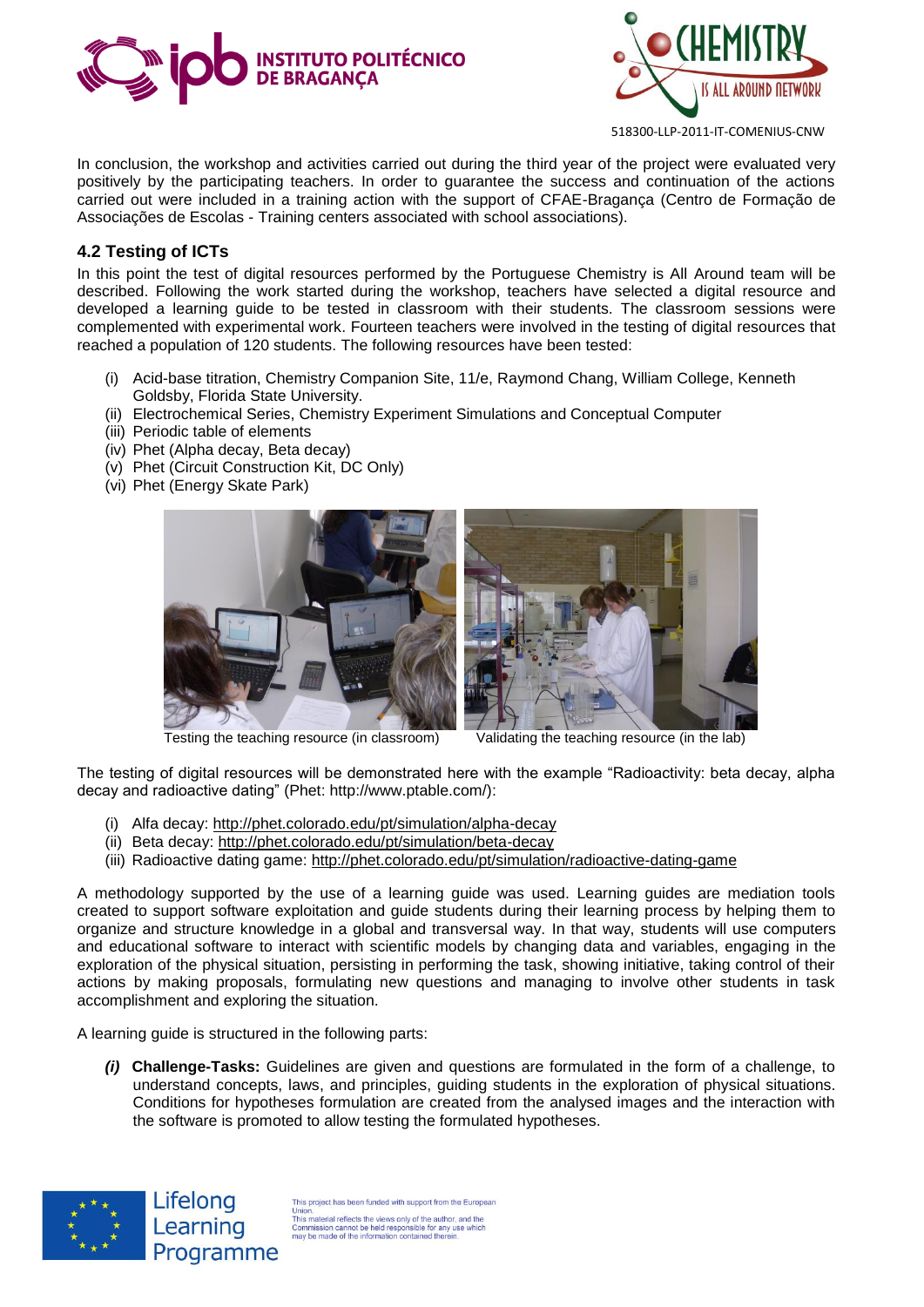



- *(ii)* **To test:** Laboratory intervention activities are proposed combined with the exploration of interactive simulations, to be performed collaboratively. The objective is to stimulate students' autonomy and initiative. Tasks that establish the link between the macro and micro environment of chemical transformations are proposed.
- *(iii)* **To know more:** The main objective of this final part of the learning guide is to awaken students to a comprehensive and interdisciplinary approach, valuing both skills and knowledge through its application to everyday life situations, therefore, attributing meaning and usefulness to scientific knowledge.

**ESCOLA SECUNDARIA/3 ABADE DE BACAL ChadamPrins** Date Professor's name **LEARNING GUIDE Serstand the concept of radioactivity**<br>stify radioactive isotopes.<br>ematically represent the radioactive aw consequent masses and the consequence of the consequence of the consequent the state of the consequence of the consequence of the consequence of the consequence of the consequence of the consequence of the consequence o Apply this kn EXPERIENCE AND ANSWER THE FOLLOWING CHALLENGES Challenge: How does the radioactive decay works? To reply to this question, double-click on the following simulation: Q, beta-decay pt.ja TASK<sub>1</sub> This animation allows you to observe the beta decay of two unstable isotopes, Tritium, <sup>3</sup>H and Carbon-14,  $^{14}$ C 1.1. Explain why the nuclei of these elements are unstable Answer

The prepared learning guide for the activity "Radioactivity: beta decay, alpha decay and radioactive dating" is partially shown in the figure below.

The activity was performed by a chemistry teacher using two classes of 90 minutes each, and having 30 students with an average age of 17 years old, at the Abade de Baçal High school located in the city of Bragança, Portugal. The competences and the learning results acquired by students were evaluated through the application of pre- and post-tests, i.e., tests applied before and after the classes. The evaluation of the performed tests pointed out for a normalized gain of 0.64.

The students' opinion about the used digital resource was collected by means of questionnaires. A vast majority of students (>90%) found the digital resources used interesting and more efficient than books, considering that they promoted the interaction with a fellow student, centering the discussion on chemistry themes. 70.8% thought that the resources used facilitated their understanding of the studied concepts. Evidence gathered suggests that the use of digital

resources mediated by the teacher and by learning guides can enhance significant learning.

**HEMISTRY** 

## **5. Conclusions**

This report presents the results of the work performed within the third year of the Chemistry is All Around Network Project on the thematic "Successful experiences in chemistry teaching". Among the valuable results achieved, the testing of digital resources following a Learning Guide must be highlighted. Two main conclusions from that experience can be drawn: (i) Digital resources constitute powerful tools available for scientific exploitation that must be mediated by the teacher and Learning Guides to propitiate significant learning; (ii) The combination of interactive digital tools with laboratory work can improve the classroom environment and the quality of student learning.

#### **6. Bibliography and References**

- [1] Pinto, M.L.S. (2014), Casa das Ciências A collaborative website for science teachers, Proceedings of the International Conference on Successful Experiences and Good Practices in Chemistry Education (Bragança, Portugal), 7-8.
- [2] Silva, J.P. Cravino, J. Anacleto, J. B. Lopes (2012). A Mediação em Sala de Aula no Ensino das Ciências Físicas com Utilização de Recursos Computacionais. Book of Abstracts, Física 2012, 18ª Conferência nacional de Física and 22º Encontro Ibérico para o Ensino da Física. University of Aveiro, p. 215, available in<http://www.gazetadefisica.publ.pt/actas/21/pdf>
- [3] Casa das Ciências [\(http://www.casadasciencias.org/\)](http://www.casadasciencias.org/).
- [4] Química das Coisas [\(http://www.casadasciencias.org/\)](http://www.casadasciencias.org/).



This project has been funded with support from the Europear This project has been tunded with support from the Europe<br>This material reflects the views only of the author, and the<br>Commission cannot be held responsible for any use which<br>may be made of the information contained therei